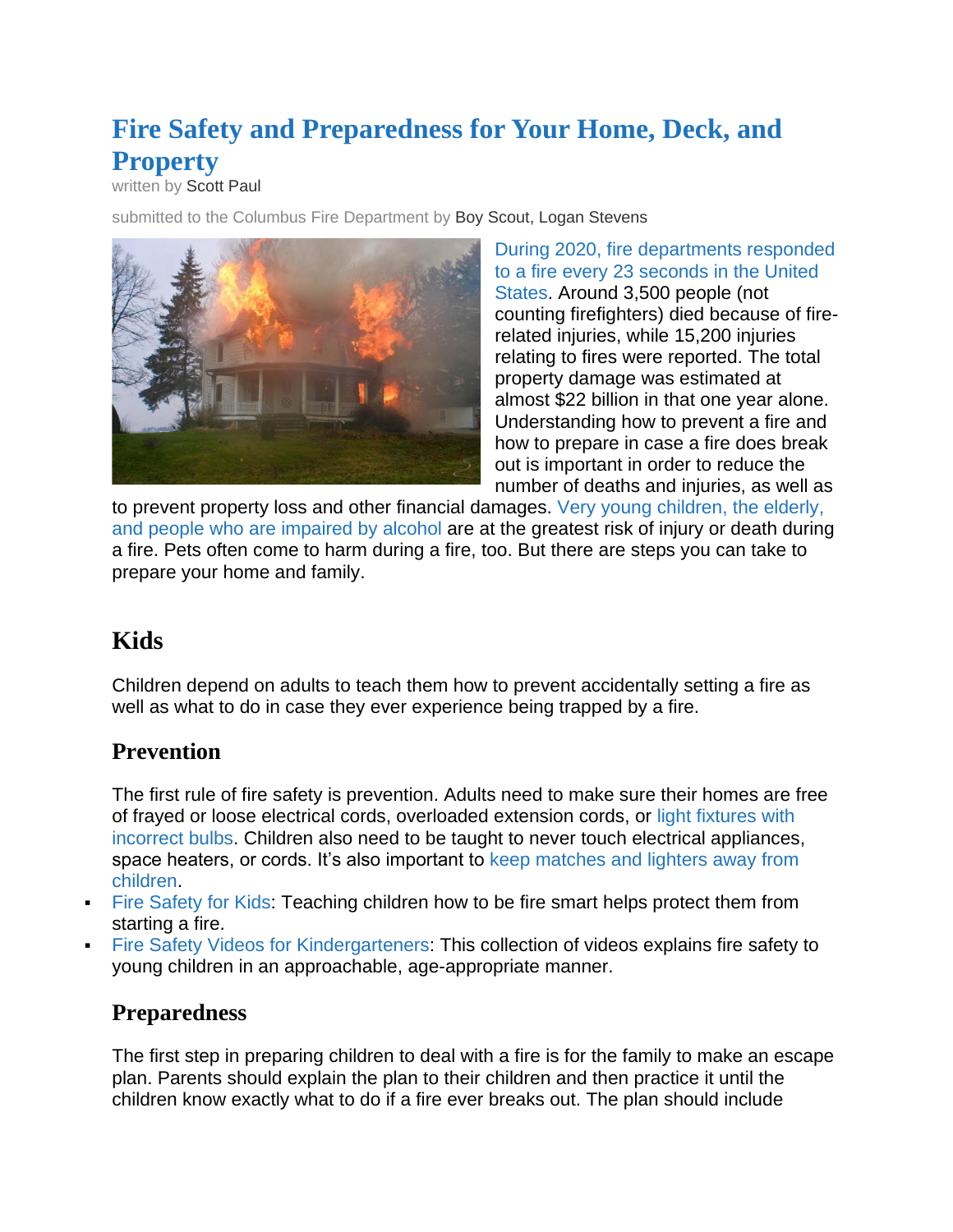several different scenarios. What if the front door is blocked? What if they can't open their bedroom door? How can they get out through a window? Families should also set off the fire alarms in the house so kids know what they sound like and what they should do if they hear that sound. It's also important to teach kids not to hide if they encounter smoke.

When practicing the plan, it's important to act like a fire is occurring. Set off the smoke detectors. Crawl instead of walk, and show kids how to [touch the doorknob](https://louisville.edu/firesafety/fire-emergencies) to see if it's hot. If it is hot, kids should practice using a secondary escape route. Then, meet outside at a designated meetup spot (the mailbox or a neighbor's yard are good spots if they are far enough away from the home). It's also a good idea to teach kids how to call [911](https://www.verizon.com/support/teach-kids-how-to-dial-911/) and when calling is appropriate.

- [How to Make a Smart Fire Safety Plan:](https://www.parents.com/kids/safety/fire/fire-safety-plan/) *Parents* magazine outlines best practices in designing a workable fire safety plan and teaching it in a non-traumatizing way to children.
- [Fire Safety Tips:](https://www.safekids.org/tip/fire-safety-tips) From checking smoke detector batteries to gently teaching children the best escape routes, these tips can help families prevent and safely prepare for any fire.

#### **Recovery**

Children who experience a fire have experienced real trauma. Adults in their lives, including [parents and teachers,](https://www.nasponline.org/resources-and-publications/resources-and-podcasts/school-climate-safety-and-crisis/natural-disaster-resources/helping-children-after-a-wildfire-tips-for-parents-and-teachers) need to take action to help them recover from the trauma and process it in a healthy manner. Not all kids react to surviving a fire in the same way. Some have nightmares or sleep disturbances, while other children might develop general anxiety or revert to younger behaviors. It's important that the adults in their lives help them move through the experience. Most children will also need professional support. Signs to watch for include increased general anxiety, obsessing about fire, increased separation anxiety, withdrawal from things they used to like, temper tantrums, and even physical symptoms like stomach issues or headaches.

- [Recovering Emotionally After a Residential Fire:](https://www.apa.org/topics/disasters-response/residential-fire) The American Psychological Association discusses the various traumas associated with surviving a residential fire.
- **[Helping Children Cope With Emergencies:](https://www.cdc.gov/childrenindisasters/helping-children-cope.html) Different age groups react to emergencies** and trauma in different ways, and knowing what behaviors to look for in each age group is important when helping children cope with an emergency.

# **Seniors**

[Adults over the age of 54 are at increased risk of death or injury from a fire.](https://onlinelibrary.wiley.com/doi/full/10.1002/fam.2823) The reasons for this include slower reaction times and medications that slow their reactions even further. It's important that seniors and their families mitigate the risk of a fire breaking out and that seniors know how to react in case of fire.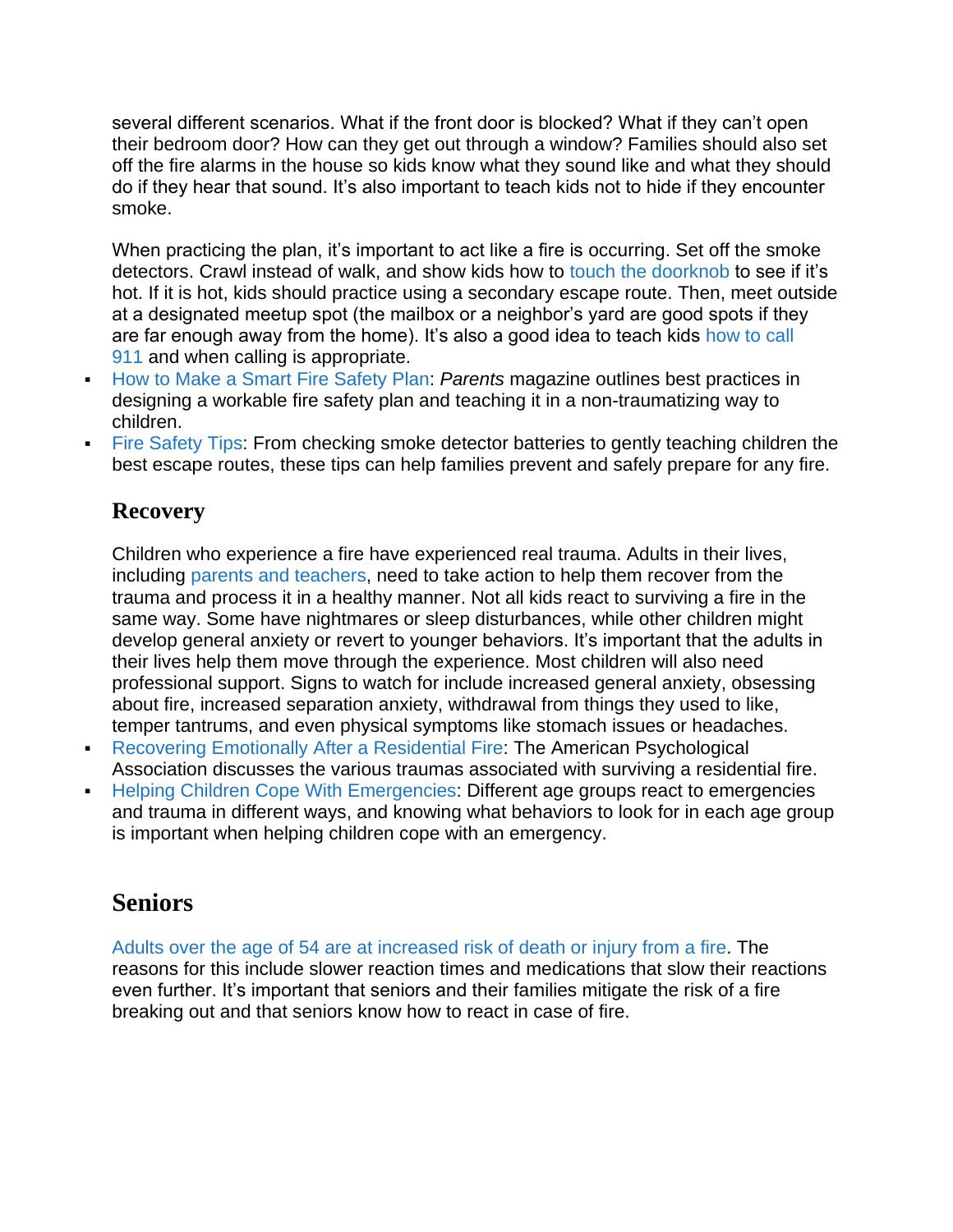## **Prevention**

Preventing fires is the best way for seniors to protect themselves. Basic safety practices like not overloading outlets, never leaving a hot pan unattended when cooking, keeping stovetops clean and clear, not smoking in bed or near oxygen tanks, and having a fire escape plan are just as vital for seniors as they are for other adults. Additionally, seniors should install extra smoke alarms so they have a better chance of hearing an alarm even if they are asleep or have taken medication.

- [Senior Fire Safety:](https://www.mass.gov/service-details/fire-safety-for-seniors) Basic safety tips for seniors are reviewed here.
- [Ten Most](https://www.seniorsafetyreviews.com/10-most-recommended-fire-safety-tips-for-seniors/) [Recommended](https://www.seniorsafetyreviews.com/10-most-recommended-fire-safety-tips-for-seniors/) [Fire Safety Tips for Seniors:](https://www.seniorsafetyreviews.com/10-most-recommended-fire-safety-tips-for-seniors/) Seniors should follow these tips to prevent fires from breaking out in their homes.

#### **Preparedness**

Seniors often depend on things like glasses, hearing aids, mobility devices, and TTY/TDD assistance devices, so they should try to keep these items within reach at all times. Also, their phone and keys should be on their nightstand so they can be grabbed easily. It's also important that stairs, hallways, and paths through rooms be kept clear to avoid creating a tripping hazard that will slow down an escape. Seniors should also make an escape plan and practice it. It's also a good idea to leave a list of emergency numbers, medication information, and medical information with a trusted neighbor or [family member.](https://www.beaherosaveahero.org/older-adult-fire-safety/)

- **EXECT:** [Disaster Preparedness by Seniors for Seniors:](https://www.redcross.org/content/dam/redcross/atg/PDF_s/Preparedness___Disaster_Recovery/Disaster_Preparedness/Disaster_Preparedness_for_Srs-English.revised_7-09.pdf) The Red Cross prepared this comprehensive guide to emergency preparedness that takes into account all of the difficulties seniors face when dealing with a catastrophic event.
- [A Guide to Senior Fire Prevention and Developing an Escape Plan:](https://www.seniorliving.org/fire-prevention-guide/) Developing an escape route and at least one alternative escape route and then practicing both is essential for seniors to increase their chance of surviving a fire.

### **Recovery**

Older adults often require more time to recover from traumatic events like a fire than younger adults need. It's important that friends, loved ones, and medical professionals monitor seniors for signs like increased fear, disorientation, confusion, a growing sense of apathy, anger, or excessive grief. Seniors need a strong social support network (neighbors, clubs, family members, friends) to help them cope with their feelings and keep them connected. They also often will need increased assistance from [medical](https://www.kennedykrieger.org/sites/default/files/library/documents/patient-care/centers-and-programs/traumatic-stress-center/assessing-intervening-and-treating-traumatized-older-adults.pdf)  [providers](https://www.kennedykrieger.org/sites/default/files/library/documents/patient-care/centers-and-programs/traumatic-stress-center/assessing-intervening-and-treating-traumatized-older-adults.pdf) to help them cope with the physical and emotional trauma.

- [Tips to Identify and Manage PTSD in Seniors:](https://www.caringseniorservice.com/blog/ptsd-seniors) Knowing what PTSD looks like in an older adult and understanding what social and emotional support they need to deal with lingering trauma helps to ensure that seniors have a good outcome following a traumatic event.
- [Anxiety and Older Adults: Overcoming Worry and Fear:](https://www.aagponline.org/index.php?src=gendocs&ref=anxiety) Anxiety is a common aftereffect of surviving a traumatic event.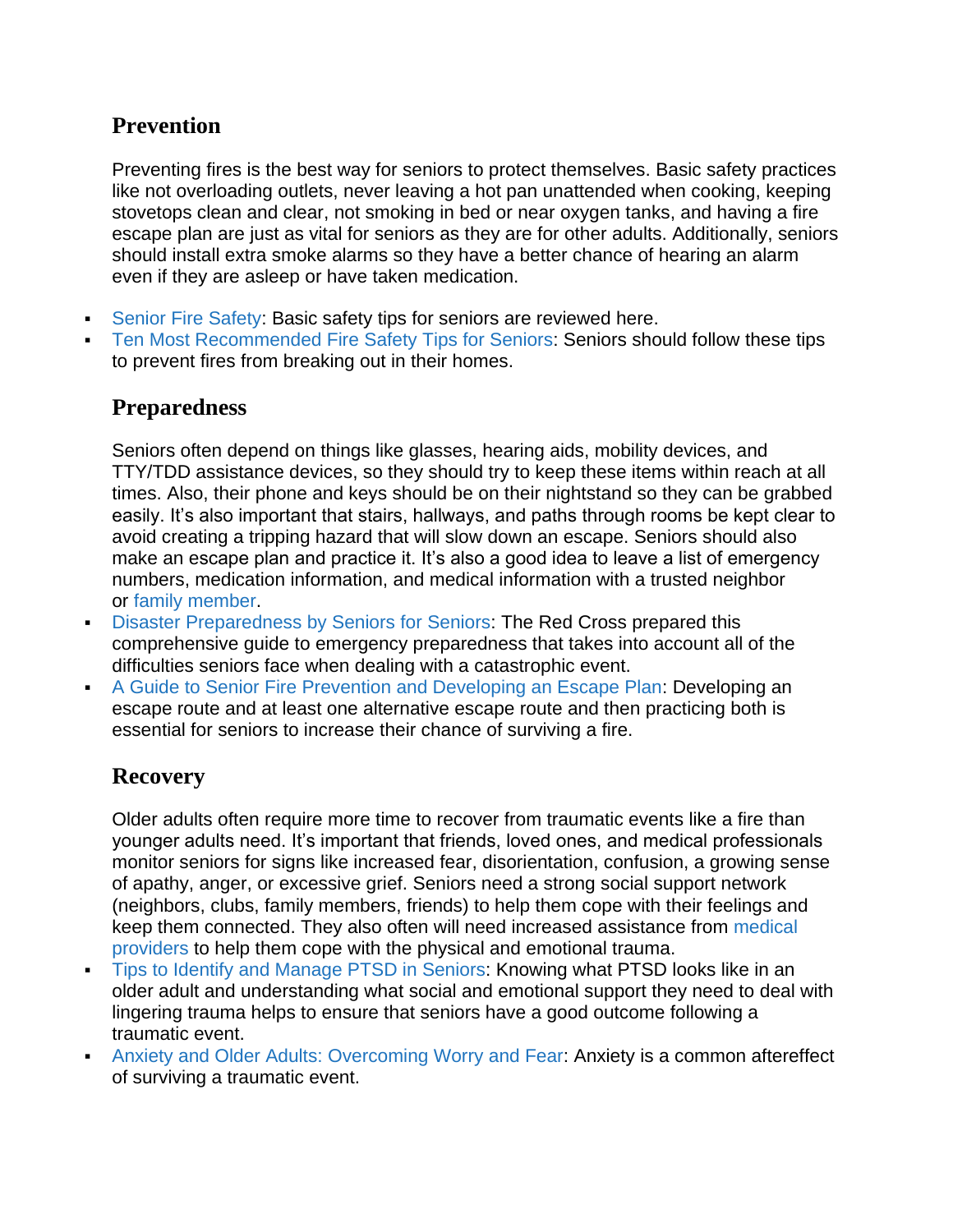# **Pets**

[Pets](https://www.bettercitiesforpets.com/resource/pet-fire-safety-keep-furry-family-safe/) are often the forgotten players in residential fires. However, pets accidentally cause many fires. They also often suffer injury or death during a fire, and even if they survive, they may experience many of the same emotional traumas as the humans in the family. It's important to include pets in any fire safety plan.

#### **Prevention**

Pets do accidentally cause fires, but these fires are still ultimately caused by human carelessness. Pet owners are responsible for ensuring that they do not leave flammable materials accessible to their pets. An excited puppy or curious cat can easily turn something over. This is why it's vital that open fires be thoroughly put out and watched until all embers have died. It's also important to secure stove knobs so that a [pet](https://thebark.com/content/national-pet-fire-safety-day) doesn't accidentally turn on a burner. It's also important to secure cords and outlets. [Space heaters](https://ehs.stanford.edu/wp-content/uploads/Policy-for-Space-Heaters.pdf) should only be used with human supervision, and it's important that they have safety features that turn them off if they are knocked over.

- [Save a Life! National Pet Fire Safety Day Tips to Protect Your Dog:](https://dogtime.com/national-day/18041-pet-fire-safety-day-prevention-tips) Making sure that a pet can't accidentally start a fire not only protects residences and the people who live inside them, but it also protects the pet from injury or death.
- [National Pet Fire Safety Day Prevention Tips to Keep Pets From Starting Home Fires:](https://www.akc.org/press-releases/national-pet-fire-safety-day-prevention-tips-to-keep-pets-from-startin/) Pets accidentally start around 1,000 house fires each year, and more than 500,000 pets are harmed by house fires annually.

#### **Preparedness**

Pets can't be taught an escape plan in the same way seniors or children can. The best way to [prepare a pet](https://www.readyforwildfire.org/prepare-for-wildfire/go-evacuation-guide/animal-evacuation/) for an emergency is to have leashes or pet carriers near escape points so that the [pet can be safely and quickly removed](http://animalalliancenyc.org/needhelp/emergencyprep.htm) from the home. Dogs should practice fire drills, though. Like children, they can learn that the fire alarm sound means that they should move to a door. Pets that hide when scared are much harder to rescue. A pet standing by a door means that an adult or firefighter can more easily remove them even as smoke fills the home.

- **[Pet Fire Safety:](https://www.americanhumane.org/fact-sheet/pet-fire-safety/) The American Humane Society assembled a list of everything pet** owners need to think of to prevent fires and to help their pet survive a fire breaking out in their home.
- [Four-Step Fire Escape Plan for Your Pet:](https://www.petful.com/pet-health/fire-escape-plan-for-pets/) Using window decals that let rescue workers know how many pets are in the home, keeping leashes by the door, and practicing escape plans are vital ways that pet owners can help their animal survive a residential fire.

### **Recovery**

Animals have a response to [trauma](https://pets.webmd.com/dogs-emotional-problems#1) just like humans do. Often, they will have bathroom accidents or be uncharacteristically [snippy.](https://www.animalsurgical.com/anxiety-in-dogs/) Owners need to be calm and comforting. Pets also need to have a routine reestablished as quickly as possible. However, they